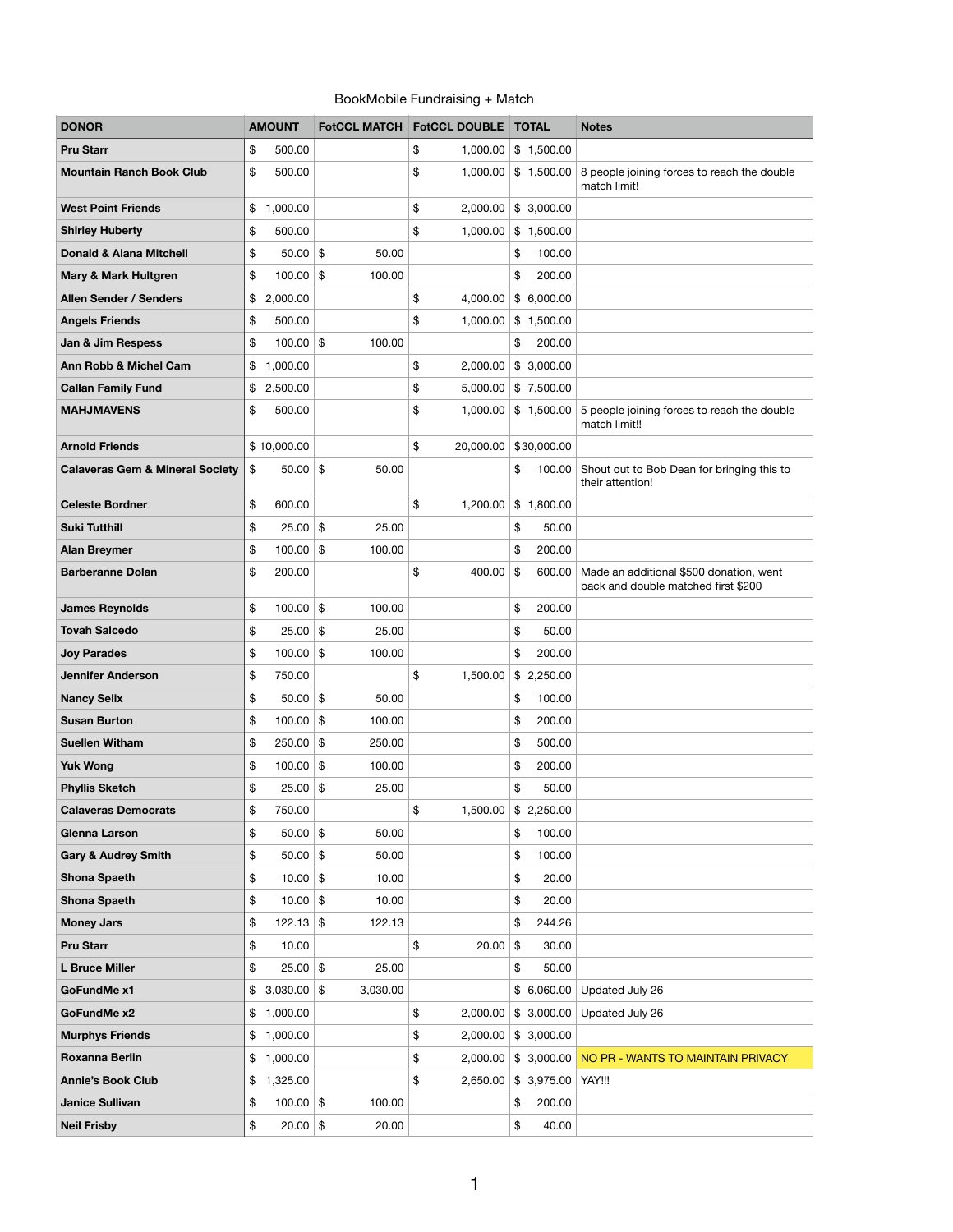| <b>DONOR</b>                               | <b>AMOUNT</b>     |                         | <b>FotCCL MATCH FotCCL DOUBLE</b> | <b>TOTAL</b> | <b>Notes</b>                               |
|--------------------------------------------|-------------------|-------------------------|-----------------------------------|--------------|--------------------------------------------|
| <b>John &amp; Beverly Vasquez</b>          | \$<br>100.00      | $\frac{1}{2}$<br>100.00 |                                   | \$<br>200.00 |                                            |
| <b>Margy Gish</b>                          | \$<br>50.00       | $\frac{3}{2}$<br>50.00  |                                   | \$<br>100.00 |                                            |
| <b>Pearl Bizer &amp; Noah Preuss</b>       | \$<br>25.00       | $\frac{1}{2}$<br>25.00  |                                   | \$<br>50.00  |                                            |
| <b>Myra &amp; Alan Brown</b>               | $100.00$ \$<br>\$ | 100.00                  |                                   | \$<br>200.00 |                                            |
| <b>Lisa Applegate</b>                      | \$<br>1,000.00    |                         | \$<br>2,000.00                    | \$3,000.00   |                                            |
|                                            |                   |                         |                                   | \$<br>0.00   |                                            |
| <b>Catherine Fitzpatrick/ Cameron</b>      | \$<br>1,000.00    |                         | \$<br>2,000.00                    | \$3,000.00   |                                            |
| <b>CabinetsNmore</b>                       | \$<br>500.00      |                         | \$<br>1,000.00                    | \$1,500.00   |                                            |
| <b>Cindy Lavagetto</b>                     | \$<br>200.00      | $\frac{1}{2}$<br>200.00 |                                   | \$<br>400.00 |                                            |
| <b>Deana Richter</b>                       | 50.00<br>\$       | $\sqrt[6]{3}$<br>50.00  |                                   | \$<br>100.00 |                                            |
| <b>Edward Collett</b>                      | \$<br>100.00      | \$<br>100.00            |                                   | \$<br>200.00 |                                            |
| <b>John Taschek</b>                        | \$<br>200.00      | $\frac{1}{2}$<br>200.00 |                                   | \$<br>400.00 |                                            |
| <b>Frank &amp; Susan Miller</b>            | 50.00<br>\$       | $\frac{3}{2}$<br>50.00  |                                   | \$<br>100.00 |                                            |
| <b>Conrad &amp; Margaret Levasseur</b>     | \$<br>25.00       | $\frac{1}{2}$<br>25.00  |                                   | \$<br>50.00  |                                            |
| <b>Arthur Peters</b>                       | \$<br>100.00      | $\frac{1}{2}$<br>100.00 |                                   | \$<br>200.00 |                                            |
| <b>Caroline Low-Hobby</b>                  | 100.00<br>\$      | $\sqrt[6]{3}$<br>100.00 |                                   | \$<br>200.00 | In Honor of Myra Brown's Birthday          |
| <b>River Klass</b>                         | \$<br>200.00      | $\frac{1}{2}$<br>200.00 |                                   | \$<br>400.00 |                                            |
| <b>Lynne Vanlandingham</b>                 | \$<br>100.00      | $\frac{1}{2}$<br>100.00 |                                   | \$<br>200.00 |                                            |
| <b>Lauren Scott</b>                        |                   |                         |                                   | \$<br>0.00   | ACTUALLY MEMBERSHIP PAYMENT                |
| <b>Herbert Pike</b>                        | \$<br>25.00       | $\frac{1}{2}$<br>25.00  |                                   | \$<br>50.00  |                                            |
| <b>Dignity Health</b>                      | 5,000.00<br>\$    |                         | \$<br>10,000.00                   | \$15,000.00  |                                            |
| <b>Sparkjoy Foundation</b>                 | \$25,000.00       |                         | \$                                |              | 50,000.00 \$75,000.00 DOES NOT WANT PUBLIC |
|                                            |                   |                         |                                   |              | <b>ACKNOWLEDGEMENT</b>                     |
| <b>Craig Burton &amp; Marjorie Maloney</b> | $40.00$ \$<br>\$  | 40.00                   |                                   | \$<br>80.00  |                                            |
| Doug & Cathi Mewhinney                     | $20.00$ \$<br>\$  | 20.00                   |                                   | \$<br>40.00  |                                            |
| <b>Nancy &amp; Ed Giddens</b>              | \$<br>1,000.00    |                         | \$<br>2,000.00                    | \$3,000.00   |                                            |
| <b>Angels Friends</b>                      | 49.00 \$<br>\$    | 49.00                   |                                   | \$<br>98.00  |                                            |
| <b>Hamburger Place Jar</b>                 | \$<br>12.25       | $\sqrt{3}$<br>12.25     |                                   | \$<br>24.50  |                                            |
| <b>Angels Camp Jar</b>                     | \$<br>14.00       | \$<br>14.00             |                                   | \$<br>28.00  |                                            |
| <b>Cathy Gatlin</b>                        | \$<br>$250.00$ \$ | 250.00                  |                                   | \$<br>500.00 |                                            |
| <b>Candace Raupach</b>                     | \$<br>$100.00$ \$ | 100.00                  |                                   | \$<br>200.00 |                                            |
| <b>Nicole Pezzi</b>                        | \$<br>25.00       | $\sqrt{3}$<br>25.00     |                                   | \$<br>50.00  |                                            |
| Susan Hinojoza                             | 50.00<br>\$       | $\frac{1}{2}$<br>50.00  |                                   | \$<br>100.00 |                                            |
| <b>Toni Klass</b>                          | $25.00$ \$<br>\$  | 25.00                   |                                   | \$<br>50.00  |                                            |
| <b>Rebecca McMullan</b>                    | 10.00<br>\$       | \$<br>10.00             |                                   | \$<br>20.00  |                                            |
| <b>Kelly Kvam</b>                          | \$<br>100.00      | $\frac{1}{2}$<br>100.00 |                                   | \$<br>200.00 |                                            |
| <b>Linda Eick</b>                          | $50.00$ \$<br>\$  | 50.00                   |                                   | \$<br>100.00 |                                            |
| <b>Paige Duffey</b>                        | 25.00<br>\$       | $\sqrt{3}$<br>25.00     |                                   | \$<br>50.00  |                                            |
| <b>Tyler Childress</b>                     | \$<br>35.00       | $\sqrt{3}$<br>35.00     |                                   | \$<br>70.00  |                                            |
| <b>Peggy Janovetz</b>                      | $50.00$ \$<br>\$  | 50.00                   |                                   | \$<br>100.00 |                                            |
| <b>Theresa Locke</b>                       | \$<br>100.00      | $\frac{1}{2}$<br>100.00 |                                   | \$<br>200.00 |                                            |
| <b>Paul Durante</b>                        | \$<br>$100.00$ \$ | 100.00                  |                                   | \$<br>200.00 |                                            |
| <b>Katherine Briccetti</b>                 | $25.00$ \$<br>\$  | 25.00                   |                                   | 50.00<br>\$  |                                            |
| <b>Jerry McNamara</b>                      | \$<br>$50.00$ \$  | 50.00                   |                                   | \$<br>100.00 |                                            |
| <b>Diane Moore</b>                         | $25.00$ \$<br>\$  | 25.00                   |                                   | \$<br>50.00  |                                            |
| <b>Charlene Sidorvich</b>                  | $50.00$ \$<br>\$  | 50.00                   |                                   | 100.00<br>\$ |                                            |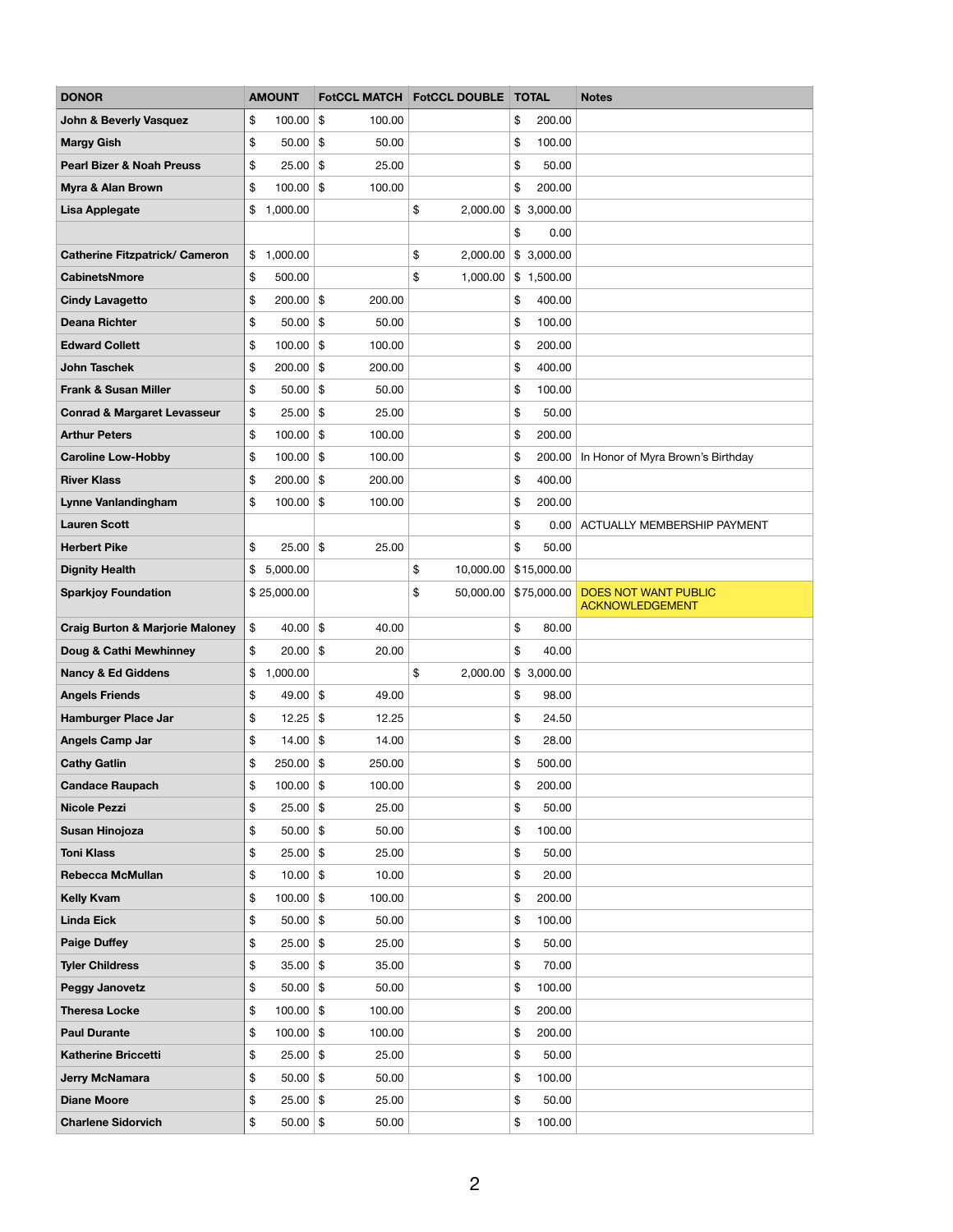| <b>DONOR</b>                                       | <b>AMOUNT</b>     |    | <b>FotCCL MATCH</b> | <b>FotCCL DOUBLE</b> | <b>TOTAL</b> | <b>Notes</b>                                         |
|----------------------------------------------------|-------------------|----|---------------------|----------------------|--------------|------------------------------------------------------|
| <b>Jonathan &amp; Sandra Baldry</b>                | \$<br>100.00      | \$ | 100.00              |                      | \$<br>200.00 |                                                      |
| <b>Michele Carr</b>                                | \$<br>50.00       | \$ | 50.00               |                      | \$<br>100.00 |                                                      |
| <b>Heidi &amp; Malcolm Gaissert</b>                | \$<br>$200.00$ \$ |    | 200.00              |                      | \$<br>400.00 |                                                      |
| <b>Charlotte Wood</b>                              | \$<br>$50.00$ \$  |    | 50.00               |                      | \$<br>100.00 |                                                      |
| <b>Arthur &amp; Joyce Joly</b>                     | \$<br>100.00      | \$ | 100.00              |                      | \$<br>200.00 |                                                      |
| <b>Laura Einstadter</b>                            | \$<br>$200.00$ \$ |    | 200.00              |                      | \$<br>400.00 | In Memory of Husband, Bernard O'Reilly               |
| <b>Barbara Stewart</b>                             | \$<br>$100.00$ \$ |    | 100.00              |                      | \$<br>200.00 |                                                      |
| 18-Holers + Sequoia Woods                          | \$<br>775.00      |    |                     | \$<br>1,550.00       | \$2,325.00   | Group Donation to Maximize Match                     |
| <b>Sandra Churchill</b>                            | \$<br>$250.00$ \$ |    | 250.00              |                      | \$<br>500.00 |                                                      |
| <b>Barbara Nunnelley</b>                           | \$<br>$100.00$ \$ |    | 100.00              |                      | \$<br>200.00 |                                                      |
| <b>Karen Cagliaro</b>                              | \$<br>25.00       | \$ | 25.00               |                      | \$<br>50.00  |                                                      |
| <b>Chris &amp; Tim Laddish</b>                     | \$<br>500.00      |    |                     | \$<br>1,000.00       | \$1,500.00   |                                                      |
| <b>John Meermans</b>                               | \$<br>$105.00$ \$ |    | 105.00              |                      | \$<br>210.00 |                                                      |
| <b>Carol McIntyre</b>                              | \$<br>$50.00$ \$  |    | 50.00               |                      | \$<br>100.00 |                                                      |
| <b>Fran &amp; Larry Rupley</b>                     | \$<br>$50.00$ \$  |    | 50.00               |                      | \$<br>100.00 |                                                      |
| <b>Jane Krevocheza</b>                             | \$<br>$25.00$ \$  |    | 25.00               |                      | \$<br>50.00  |                                                      |
| <b>DEA Bathroom Machineries</b>                    | \$<br>$100.00$ \$ |    | 100.00              |                      | \$<br>200.00 |                                                      |
| <b>Anonymous via Fidelity</b><br><b>Charitable</b> | \$<br>1,000.00    |    |                     | \$<br>2,000.00       | \$3,000.00   |                                                      |
| <b>Priscilla Camperud</b>                          | \$<br>$40.00$ \$  |    | 40.00               |                      | \$<br>80.00  |                                                      |
| <b>Anne &amp; Robert Beck</b>                      | \$<br>50.00       | \$ | 50.00               |                      | \$<br>100.00 |                                                      |
| <b>Mary Matzek</b>                                 | \$<br>40.00       | \$ | 40.00               |                      | \$<br>80.00  |                                                      |
| <b>Helen Yost</b>                                  | \$<br>$30.00$ \$  |    | 30.00               |                      | \$<br>60.00  |                                                      |
| <b>Catherine Jackson</b>                           | \$<br>$20.00$ \$  |    | 20.00               |                      | \$<br>40.00  |                                                      |
| <b>Valley Springs Friends</b>                      | \$<br>2,200.00    |    |                     | \$<br>4,400.00       | \$6,600.00   | \$2,000 from Friends, \$200 from private<br>donation |
| <b>LaVonne &amp; James Tramel</b>                  | \$<br>$25.00$ \$  |    | 25.00               |                      | \$<br>50.00  |                                                      |
| <b>Arnold Jar</b>                                  | \$<br>$110.00$ \$ |    | 110.00              |                      | \$<br>220.00 | $$60$ Cash + $$50$ Check                             |
| <b>San Andreas Jar</b>                             | \$<br>$15.00$ \$  |    | 15.00               |                      | \$<br>30.00  |                                                      |
| <b>Murphys Jar</b>                                 | \$<br>$8.30 $ \$  |    | 8.30                |                      | \$<br>16.60  |                                                      |
| <b>Paul &amp; Marion Koch-Ventre</b>               | \$<br>500.00      |    |                     | \$<br>1,000.00       |              | \$1,500.00 NO PR - WANTS TO MAINTAIN PRIVACY         |
| <b>Joanna Giddens</b>                              | \$<br>$40.00$ \$  |    | 40.00               |                      | \$<br>80.00  |                                                      |
| <b>Kristi Durst</b>                                | \$<br>$20.00$ \$  |    | 20.00               |                      | \$<br>40.00  |                                                      |
| <b>Owen McCullum</b>                               | \$<br>10.00       |    |                     |                      | \$<br>10.00  |                                                      |
| San Andreas Friends Flamingo<br><b>Thing</b>       | \$<br>$130.00$ \$ |    | 130.00              |                      | \$<br>260.00 |                                                      |
| <b>Donna Schmidt</b>                               | \$<br>$20.00$ \$  |    | 20.00               |                      | \$<br>40.00  |                                                      |
| Kevin & Laura Cragun                               | \$<br>20.00       |    |                     |                      | \$<br>20.00  |                                                      |
| <b>Hovey Winery</b>                                | \$<br>500.00      |    |                     | \$<br>1,000.00       | \$1,500.00   |                                                      |
| <b>Catherine Sargent</b>                           | \$<br>1,000.00    |    |                     | \$<br>2,000.00       | \$3,000.00   |                                                      |
| <b>Dorothy Zetterberg</b>                          | \$<br>500.00      |    |                     | \$<br>1,000.00       | \$1,500.00   |                                                      |
| <b>Margaret Shine</b>                              | \$<br>$25.00$ \$  |    | 25.00               |                      | \$<br>50.00  |                                                      |
| <b>Andrea &amp; Gary Schoen</b>                    | \$<br>$100.00$ \$ |    | 100.00              |                      | \$<br>200.00 |                                                      |
| Amy & Bob Monsen                                   | \$<br>$50.00$ \$  |    | 50.00               |                      | \$<br>100.00 |                                                      |
| <b>Carole &amp; Richard Swan</b>                   | \$<br>$50.00$ \$  |    | 50.00               |                      | \$<br>100.00 |                                                      |
| <b>Benton Fong</b>                                 | \$<br>$100.00$ \$ |    | 100.00              |                      | \$<br>200.00 |                                                      |
| <b>Anita &amp; Tom Ten Eyck</b>                    | \$<br>$25.00$ \$  |    | 25.00               |                      | \$<br>50.00  |                                                      |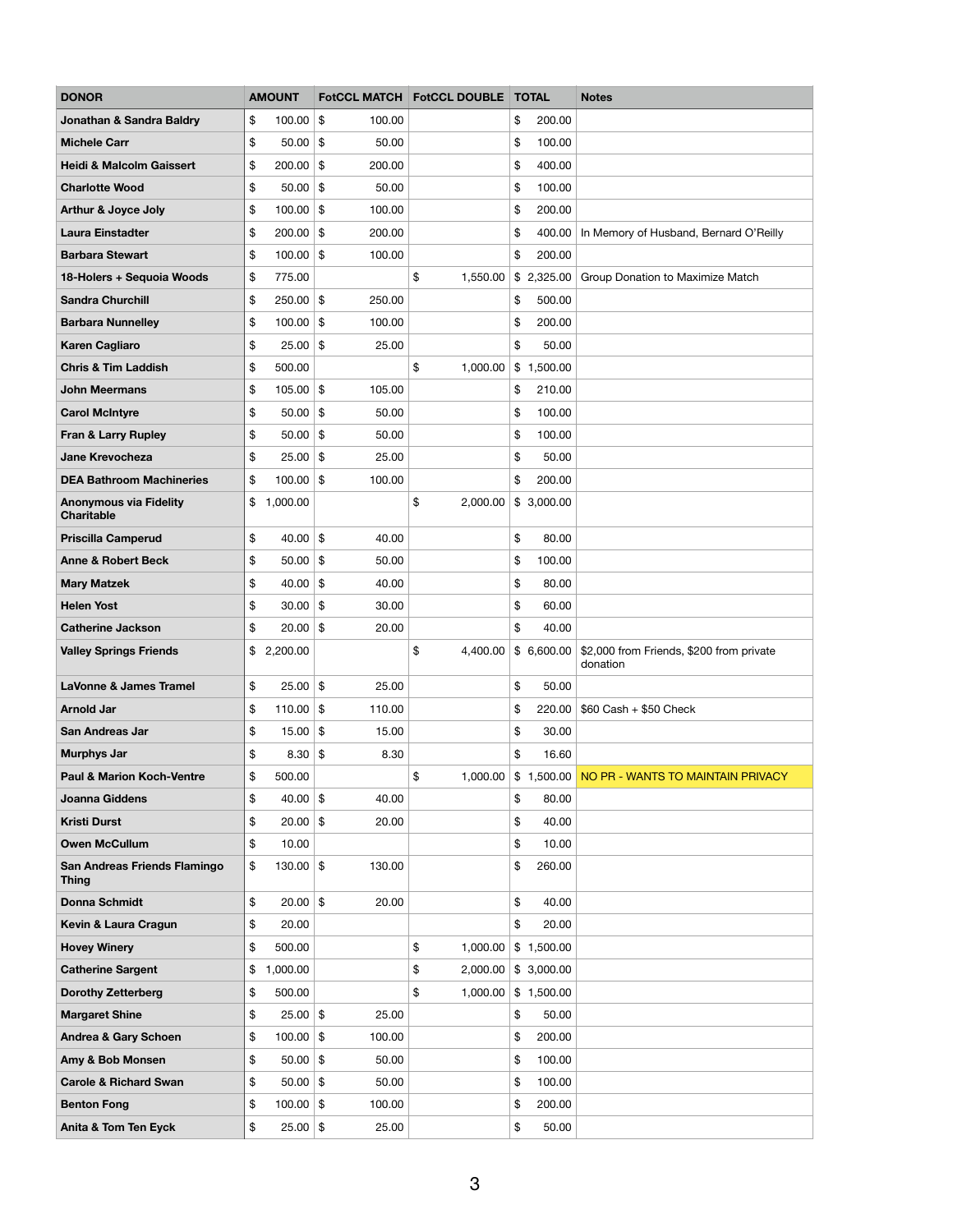| <b>DONOR</b>                                 | <b>AMOUNT</b>     |               |         | FotCCL MATCH FotCCL DOUBLE TOTAL |              | <b>Notes</b>                                          |
|----------------------------------------------|-------------------|---------------|---------|----------------------------------|--------------|-------------------------------------------------------|
| San Andreas Friends Flamingo<br><b>Thing</b> | \$<br>20.00       | $\sqrt{3}$    | 20.00   |                                  | \$<br>40.00  |                                                       |
| <b>Lavender Ridge Vineyard</b>               | \$<br>100.00      | $\frac{1}{2}$ | 100.00  |                                  | \$<br>200.00 |                                                       |
| Rebecca & Daniel Stratman                    | \$<br>25.00       | $\frac{1}{2}$ | 25.00   |                                  | \$<br>50.00  |                                                       |
| <b>Donna Vial</b>                            | \$<br>$50.00$ \$  |               | 50.00   |                                  | \$<br>100.00 |                                                       |
| <b>Larry Resetar</b>                         | \$<br>50.00       | \$            | 50.00   |                                  | \$<br>100.00 |                                                       |
| <b>Robin Jarvi</b>                           | \$<br>250.00      | $\frac{1}{2}$ | 250.00  |                                  | \$<br>500.00 |                                                       |
| <b>Tiffany Moncada</b>                       | \$<br>30.00       | $\sqrt{3}$    | 30.00   |                                  | \$<br>60.00  |                                                       |
| <b>James Jones</b>                           | \$<br>50.00       | $\frac{1}{2}$ | 50.00   |                                  | \$<br>100.00 |                                                       |
| Prabhu Mayo                                  | \$<br>25.00       | $\frac{1}{2}$ | 25.00   |                                  | \$<br>50.00  |                                                       |
| <b>James Reynolds</b>                        | \$<br>100.00      | $\frac{1}{2}$ | 100.00  |                                  | \$<br>200.00 |                                                       |
| <b>Jerry McNamara</b>                        | \$<br>25.00       | $\frac{1}{2}$ | 25.00   |                                  | \$<br>50.00  |                                                       |
| <b>Barberanne Zem (Dolan)</b>                | \$<br>500.00      |               |         | \$<br>1,000.00                   | \$1,500.00   |                                                       |
| <b>Victoria Trautman</b>                     | \$<br>$50.00$ \$  |               | 50.00   |                                  | \$<br>100.00 |                                                       |
| <b>Lexie Kalbach</b>                         | \$<br>25.00       | $\frac{1}{2}$ | 25.00   |                                  | \$<br>50.00  |                                                       |
| Ceci Byrne & Jim Brennan                     | \$<br>$100.00$ \$ |               | 100.00  |                                  | \$<br>200.00 |                                                       |
| Vida Kenk & Bill Minkel                      | \$<br>100.00      | $\frac{1}{2}$ | 100.00  |                                  | \$<br>200.00 |                                                       |
| <b>Nanette Tanner</b>                        | \$<br>125.00      | $\frac{1}{2}$ | 125.00  |                                  | \$<br>250.00 |                                                       |
| <b>Derek Mathews</b>                         | \$<br>$25.00$ \$  |               | 25.00   |                                  | \$<br>50.00  |                                                       |
| <b>Suzanne Lunan</b>                         | \$<br>25.00       | \$            | 25.00   |                                  | \$<br>50.00  |                                                       |
| <b>Darlene &amp; William Bruce</b>           | \$<br>25.00       | $\frac{1}{2}$ | 25.00   |                                  | \$<br>50.00  |                                                       |
| <b>Kathryn Gregory</b>                       | \$<br>100.00      | \$            | 100.00  |                                  | \$<br>200.00 |                                                       |
| <b>Francine Joy</b>                          | \$<br>50.00       | $\frac{1}{2}$ | 50.00   |                                  | \$<br>100.00 |                                                       |
| David & Yavi Kea                             | \$<br>100.00      | $\frac{1}{2}$ | 100.00  |                                  | \$<br>200.00 |                                                       |
| <b>Matthew &amp; Aimee Castro</b>            | \$<br>$50.00$ \$  |               | 50.00   |                                  | \$<br>100.00 |                                                       |
| <b>Jennifer Edgerly</b>                      | \$<br>25.00       | $\frac{1}{2}$ | 25.00   |                                  | \$<br>50.00  |                                                       |
| <b>Chuck &amp; Joan Grennell</b>             | \$<br>100.00      | $\frac{1}{2}$ | 100.00  |                                  | \$<br>200.00 |                                                       |
| <b>Greg &amp; Nancy Wright</b>               | \$<br>1,000.00    |               |         | \$<br>2,000.00                   | \$3,000.00   |                                                       |
| <b>Jill Walter</b>                           | \$<br>25.00       | $\sqrt{3}$    | 25.00   |                                  | \$<br>50.00  |                                                       |
| <b>West Point Friends</b>                    | \$<br>20.00       | $\frac{1}{2}$ | 20.00   |                                  | \$<br>40.00  |                                                       |
| <b>Angels Camp Jar</b>                       | \$<br>37.00       |               |         |                                  | \$<br>37.00  |                                                       |
| <b>Mokelumne Hill Friends</b>                | \$<br>1,000.00    |               |         | \$<br>2,000.00                   | \$3,000.00   |                                                       |
| <b>Mokelumne Hill Jar</b>                    | \$<br>27.15       | $\frac{1}{2}$ | 27.15   |                                  | \$<br>54.30  |                                                       |
| <b>Valley Springs Jar</b>                    | \$<br>21.71       | $\sqrt{3}$    | 21.71   |                                  | \$<br>43.42  |                                                       |
| <b>BJ &amp; Gladys Dillashaw</b>             | \$50.00           |               | \$50.00 |                                  |              |                                                       |
| San Andreas Friends Flamingo<br><b>Thing</b> | \$<br>$140.00$ \$ |               | 140.00  |                                  | \$<br>280.00 |                                                       |
| Donna Shannon Flamingo                       | \$<br>$100.00$ \$ |               | 100.00  |                                  | \$<br>200.00 |                                                       |
| <b>Anonymous Garrahan</b>                    | \$<br>1,000.00    |               |         | \$<br>2,000.00                   | \$3,000.00   | NO PR - WANTS TO MAINTAIN PRIVACY                     |
| <b>Wilma Blecher</b>                         | \$<br>500.00      |               |         | \$<br>1,000.00                   | \$1,500.00   |                                                       |
| <b>Matthew McPhail</b>                       | \$<br>1,030.00    |               |         | \$<br>2,060.00                   | \$3,090.00   | <b>DOES NOT WANT PUBLIC</b><br><b>ACKNOWLEDGEMENT</b> |
| <b>Murphys Jar</b>                           | \$<br>25.85       | \$            | 25.85   |                                  | \$<br>51.70  |                                                       |
| <b>Envelope/Carole Conover</b>               | \$<br>$40.00$ \$  |               | 40.00   |                                  | \$<br>80.00  |                                                       |
| <b>Angels Friends</b>                        | \$<br>1,770.00    |               |         | \$<br>3,540.00                   | \$5,310.00   |                                                       |
| <b>American Legion Auxiliary - 376</b>       | \$<br>$200.00$ \$ |               | 200.00  |                                  | \$<br>400.00 |                                                       |
| <b>Steven Looper</b>                         | \$<br>$300.00$ \$ |               | 300.00  |                                  | \$<br>600.00 |                                                       |